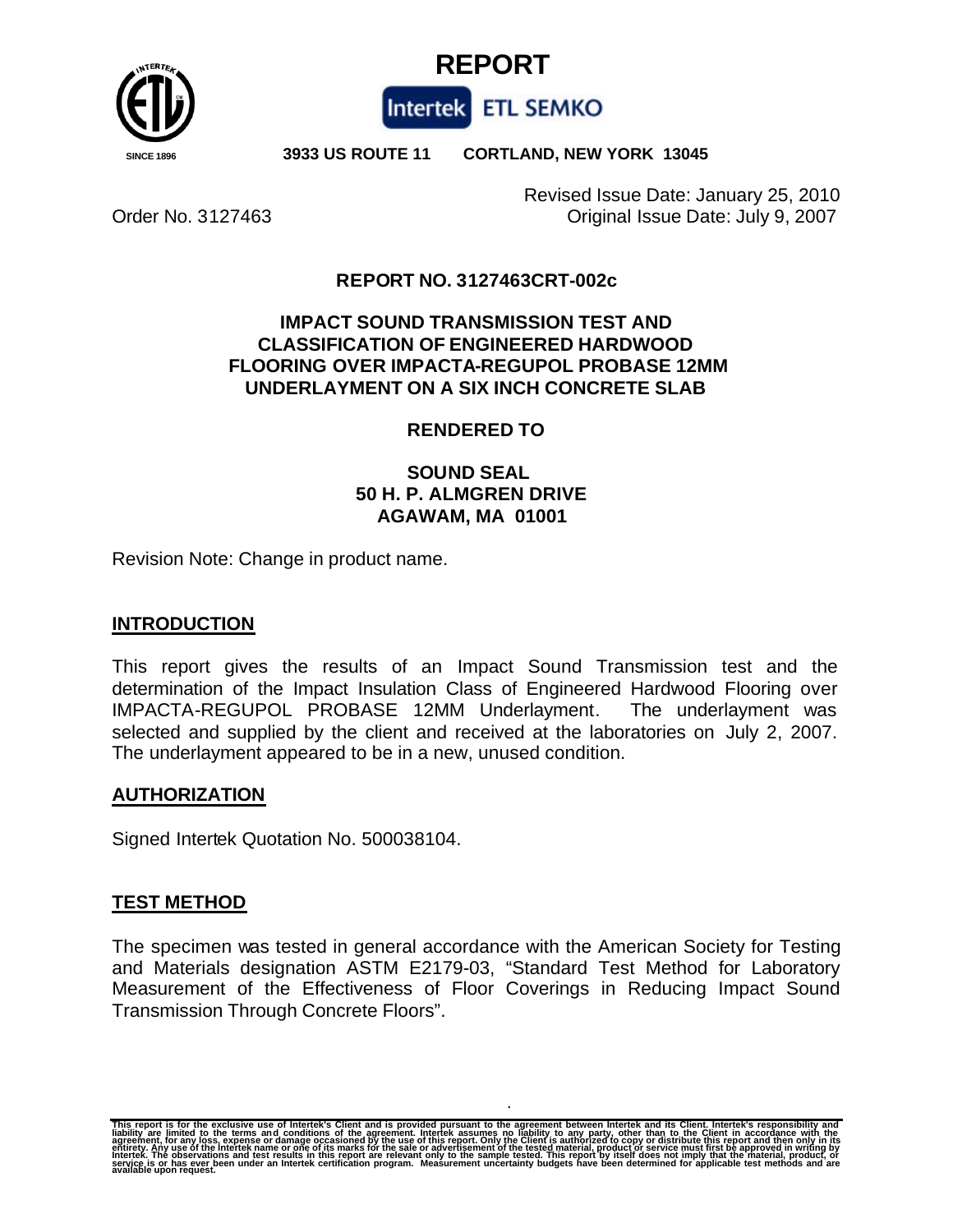# **TEST METHOD** – Cont'd

Two vertically adjacent rooms are used: the upper one being designated the source room and the lower one the receiving room  $(10,000 \text{ ft}^3)$ . A standard concrete floor is installed in an opening between them. The rooms and the floor installation are designed so the only significant sound radiation into the receiving room is from the standard concrete floor.

A standard tapping machine is placed and activated on the standard concrete floor and the impact sound pressure levels are measured in the room below. The floor covering to be evaluated is then placed on the standard concrete floor and the impact sound pressure levels measured again.

The differences in impact sound pressure level are used to calculate two single number ratings. The first is an IIC rating calculated for the covering installed on the reference concrete floor. The second rating,  $\triangle$  IIC, represents the calculated reduction in IIC when the covering is placed on the reference concrete floor, that is the improvement in IIC due to the covering.

### **DESCRIPTION OF THE FLOOR/CEILING ASSEMBLY**

The floor system consisted of a six inch thick concrete slab that forms the horizontal separation between two rooms. The slab is not isolated from the receiving room walls.

### **DESCRIPTION OF TEST SPECIMEN**

The test specimen consisted of 3/8 inch thick Engineered Hardwood Flooring over IMPACTA-REGUPOL PROBASE 12MM thick recycled rubber underlayment laid on the concrete floor.



.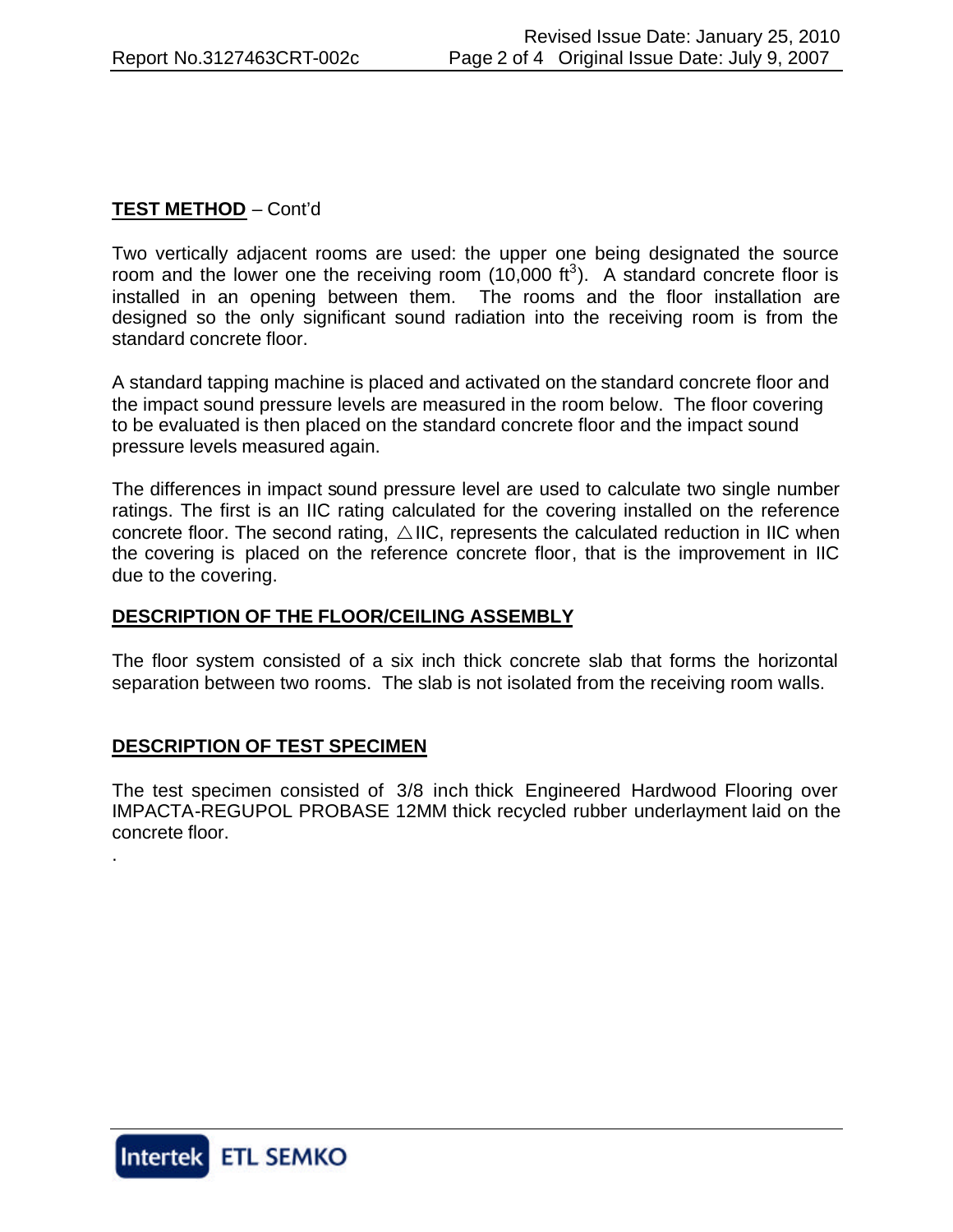# **RESULTS OF TEST**

### **ENGINEERED HARDWOOD FLOORING OVER IMPACTA-REGUPOL PROBASE 12MM UNDERLAYMENT**

#### 1/3 Octave Band Sound Pressure Level dB re 0.0002 Microbar

| 1/3 Octave Band                |          | Test        |            |           |            |
|--------------------------------|----------|-------------|------------|-----------|------------|
| <b>Center Frequency</b>        | Bare     | Specimen    | Difference | Reference | Calculated |
| Hertz                          | Concrete | on Concrete | ln dB      | Floor     | Levels     |
| 100                            | 61.7     | 60.0        | 1.7        | 67.0      | 65.3       |
| 125                            | 64.3     | 63.1        | 1.2        | 67.5      | 66.3       |
| 160                            | 66.4     | 65.5        | 0.9        | 68.0      | 67.1       |
| 200                            | 67.4     | 66.8        | 0.6        | 68.5      | 67.9       |
| 250                            | 69.1     | 69.0        | 0.1        | 69.0      | 68.9       |
| 315                            | 69.7     | 65.1        | 4.6        | 69.5      | 64.9       |
| 400                            | 70.5     | 59.1        | 11.4       | 70.0      | 58.6       |
| 500                            | 71.0     | 55.2        | 15.8       | 70.5      | 54.7       |
| 630                            | 71.9     | 50.9        | 21.0       | 71.0      | 50.0       |
| 800                            | 73.1     | 46.4        | 26.7       | 71.5      | 44.8       |
| 1000                           | 73.6     | 41.3        | 32.3       | 72.0      | 39.7       |
| 1250                           | 75.2     | 37.9        | 37.3       | 72.0      | 34.7       |
| 1600                           | 77.0     | 35.1        | 41.9       | 72.0      | 30.1       |
| 2000                           | 79.0     | 35.6        | 43.4       | 72.0      | 28.6       |
| 2500                           | 79.3     | 34.1        | 45.2       | 72.0      | 26.8       |
| 3150                           | 78.9     | 33.1        | 45.8       | 72.0      | 26.2       |
| Impact insulation Class (IIC)* |          |             |            | 28        | 51         |

# **Calculated improvement in Impact Insulation Class: IIC 51– IIC 28 =**  $\triangle$  **IIC 23**

\*Classified in accordance with ASTM E989-89 (Re-approved 1999), entitled, "Standard Classification for Determination of Impact Insulation Class (IIC)".

The uncertainty limit of the impact noise test data is less than 3 dB for the 1/3 octave bands centered in the range from 100 to 400 Hz and less than 2.5 dB for the bands centered on the range from 500 to 3150 Hz.